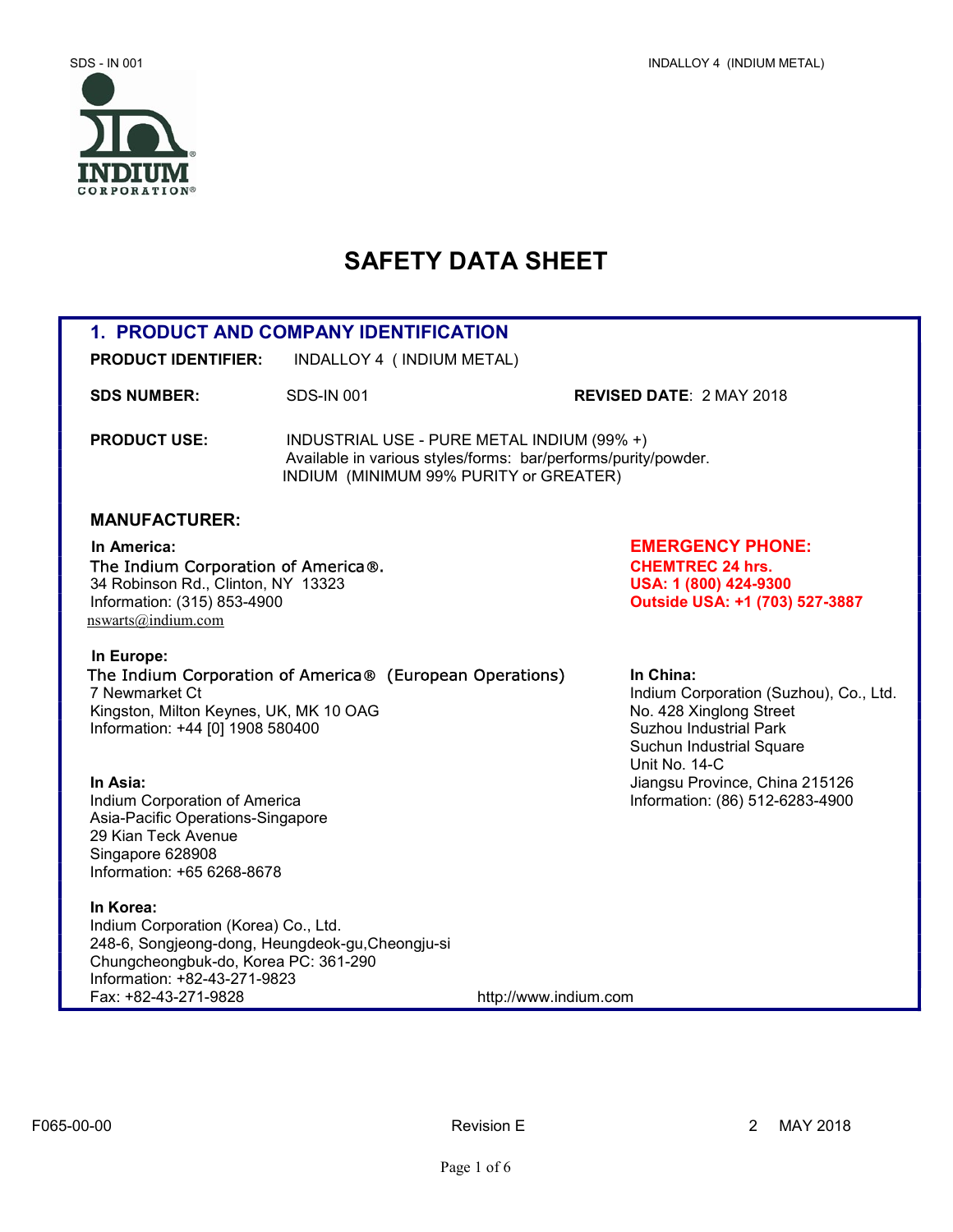| <b>SDS - IN 001</b><br>INDALLOY 4 (INDIUM METAL)                                        |                                                                                                                               |                        |                                                    |                              |             |             |             |
|-----------------------------------------------------------------------------------------|-------------------------------------------------------------------------------------------------------------------------------|------------------------|----------------------------------------------------|------------------------------|-------------|-------------|-------------|
|                                                                                         | 2. HAZARDS IDENTIFICATION                                                                                                     |                        |                                                    |                              |             |             |             |
|                                                                                         | <b>PRIMARY ROUTES OF ENTRY:</b>                                                                                               |                        |                                                    | <b>CARCINOGEN LISTED IN:</b> |             |             |             |
| $\sqrt{E}$ ye                                                                           | $\sqrt{}$ Inhalation                                                                                                          | $\sqrt{\mathsf{Skin}}$ | $\sqrt{$ lngestion                                 | <b>NTP</b>                   | <b>IARC</b> | <b>OSHA</b> | √Not Listed |
| GHS:                                                                                    |                                                                                                                               |                        |                                                    |                              |             |             |             |
|                                                                                         |                                                                                                                               |                        |                                                    |                              |             |             |             |
|                                                                                         |                                                                                                                               |                        |                                                    |                              |             |             |             |
| Signal Word: Warning                                                                    |                                                                                                                               |                        |                                                    |                              |             |             |             |
| Hazard statement(s)                                                                     |                                                                                                                               |                        |                                                    |                              |             |             |             |
| H335                                                                                    | May cause respiratory irritation                                                                                              |                        |                                                    |                              |             |             |             |
| Precautionary statement(s)                                                              |                                                                                                                               |                        |                                                    |                              |             |             |             |
| P261                                                                                    | Avoid breathing dust/fume/gas/mist/vapors/spray                                                                               |                        |                                                    |                              |             |             |             |
| P270                                                                                    |                                                                                                                               |                        | Do not eat, drink or smoke when using this product |                              |             |             |             |
| P273                                                                                    | Avoid release to the environment                                                                                              |                        |                                                    |                              |             |             |             |
| P <sub>280</sub>                                                                        | Wear protective gloves/protective clothing/eye protection/face protection                                                     |                        |                                                    |                              |             |             |             |
| P362 + P364                                                                             | Take off contaminated clothing and wash before reuse                                                                          |                        |                                                    |                              |             |             |             |
| $P301 + P314$                                                                           | IF SWALLOWED: Get Medical advice/attention if you feel unwell.                                                                |                        |                                                    |                              |             |             |             |
| P302 + P352                                                                             | IF ON SKIN: Wash with plenty of soap and water                                                                                |                        |                                                    |                              |             |             |             |
| $P304 + 341$                                                                            | IF INHALED: If breathing is difficult, remove victim to fresh air and keep at rest in a position comfortable<br>for breathing |                        |                                                    |                              |             |             |             |
| $P305 + 351$<br>IF IN EYES: Rinse continuously with water for several minutes (15 mins) |                                                                                                                               |                        |                                                    |                              |             |             |             |
|                                                                                         |                                                                                                                               |                        |                                                    |                              |             |             |             |

#### Classification:

Specific target organ toxicity- single exposure (Category 3)

## POTENTIAL HEALTH EFFECTS:

Eye Contact: Contact with powered metal alloy or fume from molten metal may cause irritation. Severe eye irritation/damage may result from hot molten metal being splashed into the eyes. Wear safety glasses and face shield when working with molten metal. Dust may cause irritation.

Ingestion: Ingestion of dust or fume may cause irritation. May be hazardous by ingestion.

Inhalation: Inhalation of fume or dust may cause local irritation to the respiratory system. Inhalation of fume or dust may be harmful.

Skin Contact: Normal handling of metal form should not cause any adverse health effects. May cause skin irritation in powder form. Hot molten metal may cause burns to the skin. Wear protective equipment when handling molten metal.

 Chronic: Indium may cause damage to respiratory system. Kidney and liver damage from injection of indium compounds has been reported based on limited animal testing. Target organs: teeth and gums

 NOTE: The Indium Corporation does not recommend, manufacture, market or endorse any of its products for human consumption.



 WARNING: This product can expose you to chemicals including [trace amounts of lead] which is known to the State of California to cause cancer, and birth defects or other reproductive harm. For more information go to www.P65Warnings.ca.gov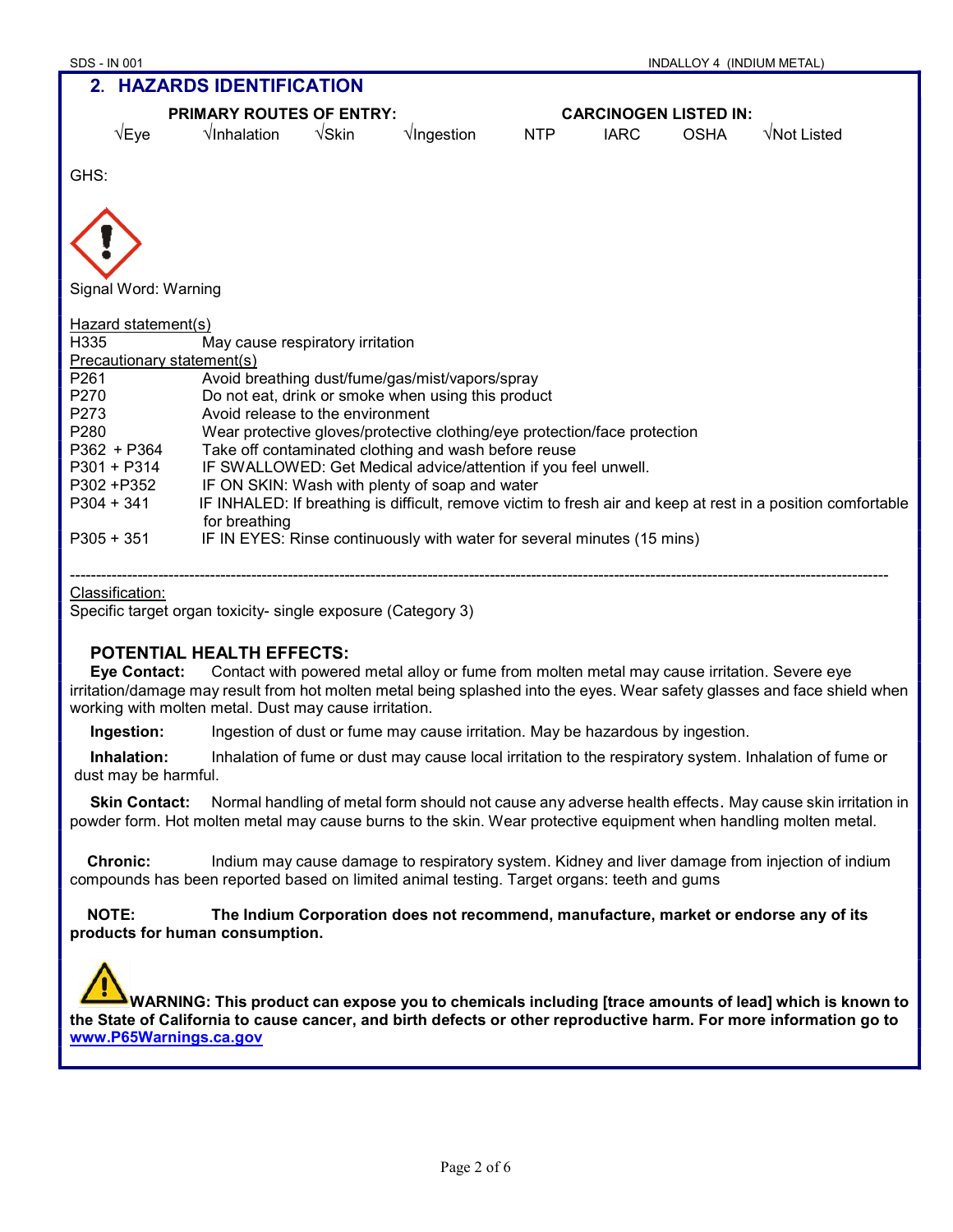| SDS - IN 001                                       |        |                       |                                 | INDALLOY 4 (INDIUM METAL)           |                                      |  |
|----------------------------------------------------|--------|-----------------------|---------------------------------|-------------------------------------|--------------------------------------|--|
| <b>3. COMPOSITION / INFORMATION ON INGREDIENTS</b> |        |                       |                                 |                                     |                                      |  |
| <b>Components</b>                                  | % wt   | <b>CAS Registry #</b> | <b>PEL</b><br>mg/m <sup>3</sup> | <b>TLV-TWA</b><br>mg/m <sup>3</sup> | <b>TLV-STEL</b><br>mg/m <sup>3</sup> |  |
| <b>INDIUM</b>                                      | $99++$ | 7440-74-6/231-180-0   |                                 |                                     |                                      |  |
|                                                    |        | (US)                  | 0.1                             | 0.1                                 | $\blacksquare$                       |  |
|                                                    |        | (EU)                  | $\overline{\phantom{a}}$        | 0.1                                 | 0.3                                  |  |
|                                                    |        | (Canada)              | $\overline{\phantom{a}}$        | 0.1                                 | 0.3                                  |  |
|                                                    |        | (Singapore)           | 0.1                             | $\blacksquare$                      | $\blacksquare$                       |  |
|                                                    |        | (Mexico)              | 0.1                             | $\blacksquare$                      | 0.3                                  |  |
|                                                    |        | (China)               | 0.1                             | $\overline{\phantom{a}}$            | 0.3                                  |  |

#### N.E. = Not established

## 4. FIRST AID MEASURES

Eye Contact: Hold eyelids apart and flush eyes with plenty of tepid water for at least 15 minutes. Seek medical attention if irritation persists.

Ingestion: If patient is conscious, ONLY induce vomiting as directed by trained personnel. NEVER give anything by mouth to an unconscious person. Seek medical attention immediately.

Inhalation: Remove to fresh air. If not breathing, give artificial respiration or oxygen by trained personnel. Seek immediate medical attention.

Skin Contact: Remove contaminated clothing. Wash affected area with soap and water. Wash clothing before reuse. If irritation persists, obtain medical attention.

## 5. FIRE FIGHTING MEASURES

Flash Point: Not established. Method: Not established.

Auto-ignition Temperature: Not established.

Flammable Limits: Limits not established, not flammable. None combustible solid in bulk form, however, dust or powder may be combustible.

**Extinguishing Media:** Use extinguishers appropriate for the surrounding fire conditions, such as carbon dioxide and water.

Special Fire Fighting Procedures: Firefighters must wear NIOSH approved self-contained breathing apparatus and full protective clothing.

 Explosion Data - Sensitivity to: Mechanical Impact: Not established Static Discharge: Not established

# 6. ACCIDENTAL RELEASE MEASURES

Spill or Leak Procedures: Contain spill. If molten, cool to allow metal to solidify. If solid metal wear gloves, pick up and return to process. If dust, wear recommended personal protective equipment. Do not sweep powder form. Use a vacuum, place in barrels and return to process if possible. Do not dispose of to any drain. Recycle material.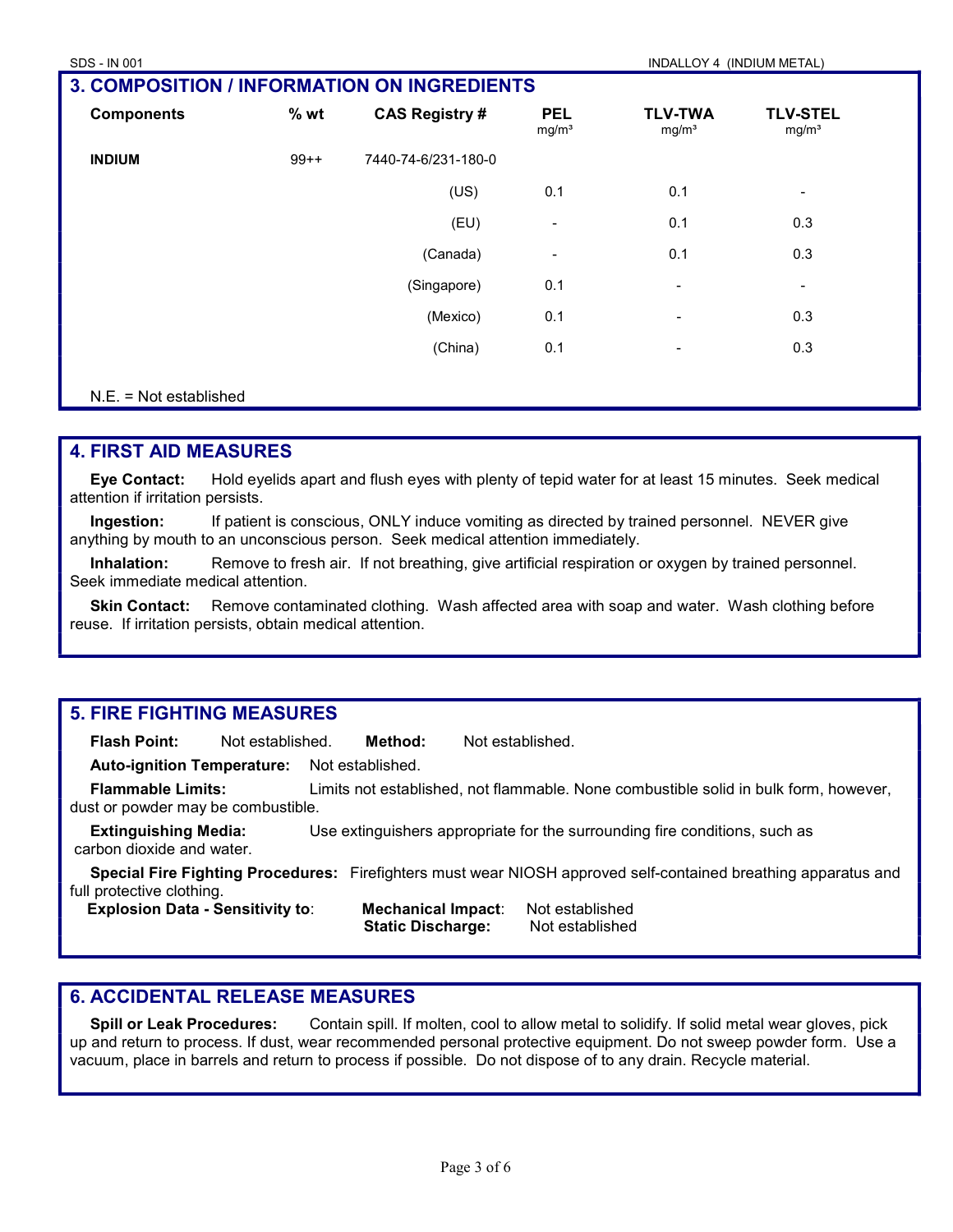# 7. HANDLING AND STORAGE

Handling Precautions: Only dry metals should be added to molten bath. If working with molten metal, or exposed to fume or dust, use appropriate personal protective equipment. Always thoroughly wash your hands after handling this product. DO NOT touch or rub eyes until hands are washed.

Storage Precautions: Store product in a cool, dry area away from incompatible materials.

# 8. EXPOSURE CONTROLS / PERSONAL PROTECTION

Engineering Controls: Exhaust ventilation is necessary to control any air contaminants such as dusts and particulate. Avoid inhalation of dusts. Heating of material requires ventilation to keep exposures to as low as possible.

#### Personal protection:

Eyes: Chemical safety glasses/goggles and face shield with molten metal. Safety glasses and/or goggles for dusts.

Respirator: An approved air-purifying respirator with a HEPA particulate/fume cartridge is recommended when contaminants are elevated or when there is a risk to exceed the permissible exposure levels. Grinding and cutting applications require a full-face respirator for adequate protection. Dust mask is not recommended in high exposure applications or when measurements or concentration levels are unknown. When levels are unknown and dust is evident additional respiratory protection may be required especially in confined areas. Unknown exposure should be measured to determine the proper protection.

Skin: Rubber or heat resistant gloves, apron, boots, sleeve protectors may be necessary depending on the type of work performed.

Other: Lab coat, eye-wash fountain, in work area. Avoid the use of contact lenses in high fume/dust areas.

Work/Hygienic Maintain good housekeeping. Clean up spills immediately. Wash hands thoroughly with soap and water immediately upon leaving the work area. Refrain from eating or smoking in work areas.\*Additional personal protective equipment may be required based on the type of work being performed. Dusty areas will require additional protection including respiratory protection. Do not grind material without proper engineering controls: ventilation equipment. Respiratory protection may be required if ventilation is not adequate or in addition to controls.

# 9. PHYSICAL AND CHEMICAL PROPERTIES

| Appearance:              | Lustrous silver-white metal,<br>soft, malleable and ductile | <b>Boiling Point:</b>       | 2080°C (3776°F) |
|--------------------------|-------------------------------------------------------------|-----------------------------|-----------------|
| Odor:                    | Odorless.                                                   | <b>Melting Point:</b>       | 156.7°C (314°F) |
| <b>Specific Gravity:</b> | 7.31 $q/cm3$                                                | pH:                         | Not applicable  |
| <b>Vapor Pressure:</b>   | $< 0.01$ mmHg @25C                                          | <b>Solubility in Water:</b> | Insoluble       |
| <b>Vapor Density:</b>    | (air=1) Not applicable.                                     | <b>Molecular Weight:</b>    | 114.82          |
|                          |                                                             |                             |                 |

| <b>10. STABILITY AND REACTIVITY</b> |                                                                                  |  |  |  |
|-------------------------------------|----------------------------------------------------------------------------------|--|--|--|
| General:                            | Stable.                                                                          |  |  |  |
| <b>Conditions to Avoid:</b>         | Not established.                                                                 |  |  |  |
| <b>Incompatible Materials:</b>      | Avoid contact with acids, sulfur or oxidizing agents. Ignites and incandesces on |  |  |  |
| heating with sulfur.                |                                                                                  |  |  |  |
| <b>Hazardous Decomposition</b>      | Harmful organic fumes and toxic oxide fumes may form at elevated temperatures.   |  |  |  |
|                                     |                                                                                  |  |  |  |
| <b>Hazardous Polymerization:</b>    | Will not occur.                                                                  |  |  |  |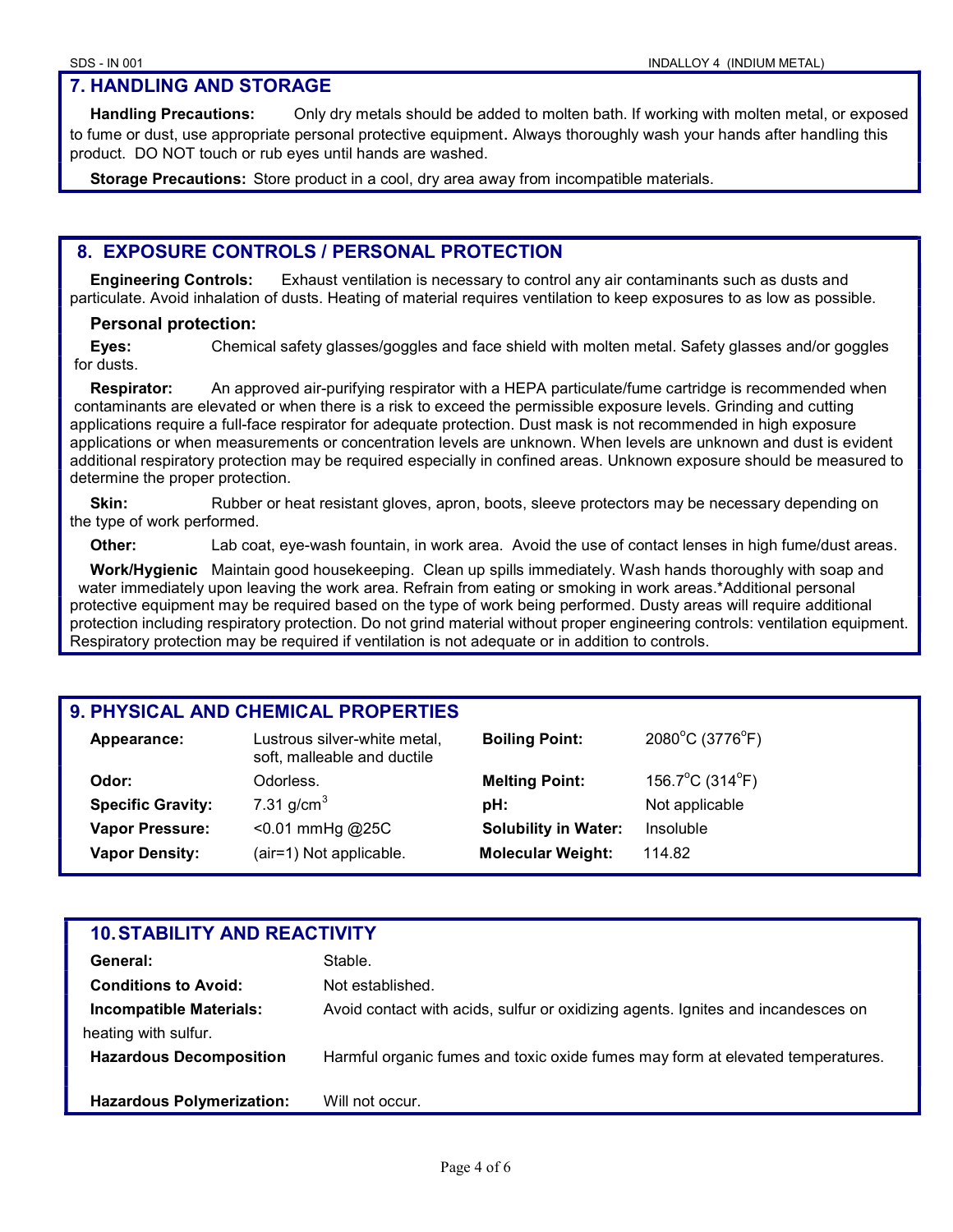### Carcinogenicity Listing: National Testing Program (NTP): No Occupational Safety & Health Administration (OSHA): No

U.N. International Agency for Research on Cancer (IARC): No

 LD50: Not established. LC50: Not established. **Other:** Chronic Toxicity: Over-exposure to fumes may cause respiratory tract irritation.

Specific target organ toxicity- single exposure (Category 3)- May cause respiratory irritation.

Target organs: teeth and gums

See NIOSH RTECS Number: NL1050000

# 12. ECOLOGICAL INFORMATION

Product not tested.

## 13. DISPOSAL CONSIDERATION

Waste Disposal Method: Scrap indium metal alloy has value. Contact a commercial reclaimer for recycling. Otherwise, dispose of in accordance with all Federal, State and Local environmental regulations. In Europe follow the Special Waste Regulations.

# 14. TRANSPORT INFORMATION

Transport in accordance with applicable international regulations and requirements. Not regulated under US DOT (United States Department of Transportation). Non-hazardous under all shipping modes.

UN – none. Marine Pollutant: No

North American Emergency Guide Book – Not applicable

# 15. REGULATORY INFORMATION

The information in this Safety Data Sheet meets the requirements of the United States Occupational Safety and Health Act and regulations promulgated hereunder (29 CFR 1910.1200 ET. SEQ.).

SARA 313 Listing - 40 CFR 372.65 None

All ingredients are listed on the US EPA TSCA Inventory.

 WARNING: This product can expose you to chemicals including [ trace amounts of lead] which is known to the State of California to cause cancer, and birth defects or other reproductive harm. For more information go to www.P65Warnings.ca.gov

Right To Know Lists: State of Pennsylvania, New Jersey, Massachusetts.

This product has been classified in accordance with the hazard criteria of the Canadian Controlled Products Regulation (CPR).

WHMIS: Not specifically classified.

Ingredients are listed on the Canadian Domestic Substance List.